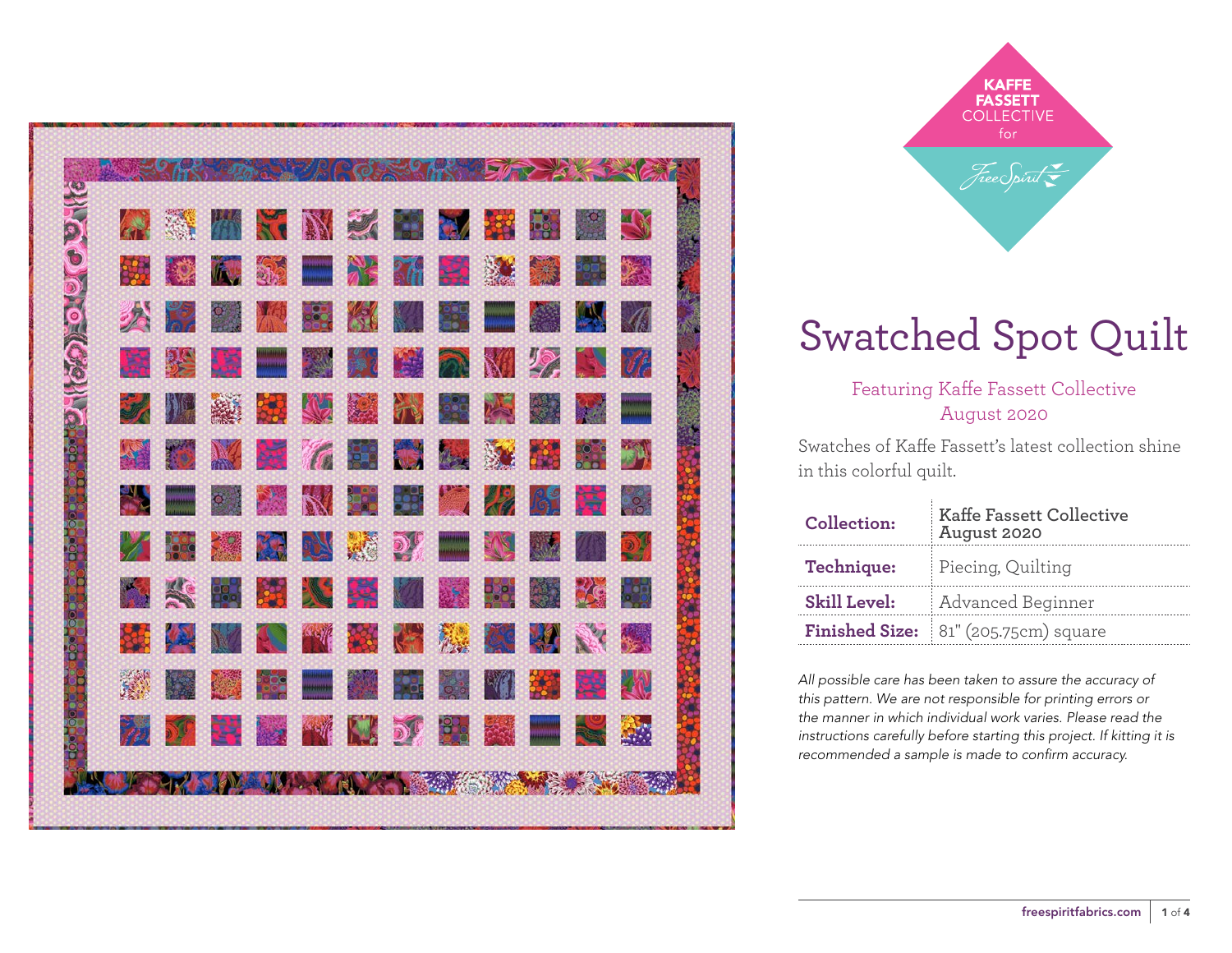

## Swatched Spot Quilt

*Project designed by Kaffe Fassett; Recolored by FreeSpirit Fabrics Tech edited by Alison M. Schmidt*

#### **Fabric Requirements**

| <b>DESIGN</b> |                        | <b>COLOR</b> | <b>ARTICLE CODE</b> | <b>YARDAGE</b>                |  |  |
|---------------|------------------------|--------------|---------------------|-------------------------------|--|--|
|               | (A) Dancing Dahlias    | Multi        | PWPJ101.MULTI       | 18" x 21" yards (.45m x .53m) |  |  |
| (B)           | <b>Amaryllis</b>       | Red          | PWPJ104.RED         | 18" x 21" yards (.45m x .53m) |  |  |
| (C)           | <b>Dancing Dahlias</b> | Red          | PWPJ101.RED         | 18" x 21" yards (.45m x .53m) |  |  |
| (D)           | Agate                  | Pink         | PWPJ106.PINK        | 18" x 21" yards (.45m x .53m) |  |  |
| (E)           | <b>Stream</b>          | Magenta      | PWBM075.MAGENTA     | 18" x 21" yards (.45m x .53m) |  |  |
|               | (F) Watermelons        | Red          | PWPJ103.RED         | 18" x 21" yards (.45m x .53m) |  |  |
|               | (G) Bearded Iris       | Red          | PWPJ105.RED         | 18" x 21" yards (.45m x .53m) |  |  |
| (H)           | <b>Enchanted</b>       | Rust         | PWGP172.RUST        | 18" x 21" yards (.45m x .53m) |  |  |
| (1)           | <b>Flower Dot</b>      | Warm         | PWBM077.WARM        | 18" x 21" yards (.45m x .53m) |  |  |
| (J)           | Agate                  | Red          | PWPJ106.RED         | 18" x 21" yards (.45m x .53m) |  |  |
|               | (K) Octopus            | Red          | PWBM074.RED         | 18" x 21" yards (.45m x .53m) |  |  |
| (L)           | <b>Bearded Iris</b>    | Dark         | PWPJ105.DARK        | 18" x 21" yards (.45m x .53m) |  |  |
|               | (M) Tiddlywinks        | Rust         | PWGP171.RUST        | 18" x 21" yards (.45m x .53m) |  |  |
|               | (N) Dancing Dahlias    | Dark         | PWPJ101.DARK        | 18" x 21" yards (.45m x .53m) |  |  |
|               | (O) Watermelons        | Earth        | PWPJ103.EARTH       | 18" x 21" yards (.45m x .53m) |  |  |
| (P)           | <b>Tiddlywinks</b>     | Dark         | PWGP171.DARK        | 18" x 21" yards (.45m x .53m) |  |  |
|               | (Q) Millefiori         | Dusty        | PWGP092.DUSTY       | 18" x 21" yards (.45m x .53m) |  |  |
|               | (R) Diamond Stripe     | Moody        | PWGP170.MOODY       | 18" x 21" yards (.45m x .53m) |  |  |
|               | $(S)$ Spot             | Hydrangea    | GP70.HYDRA          | $3\%$ yards (3.43m)           |  |  |
|               |                        |              |                     |                               |  |  |

*\*Binding is made using FQs*

*\*\* FQs can be substitued with FB2FQGP.A2020HOT*

#### **Backing (Purchased Separately)**  $441/4447$

| 44" (111./6cm) wide  |      |                 |                     |  |  |  |  |  |
|----------------------|------|-----------------|---------------------|--|--|--|--|--|
| Amaryllis<br>Natural |      | PWPJ104.NATURAL | $7\%$ yards (7.00m) |  |  |  |  |  |
| OR                   |      |                 |                     |  |  |  |  |  |
| 108" (274.32cm) wide |      |                 |                     |  |  |  |  |  |
| Fruit Mandala        | Pink | QBGP003.2PINK   | $2\%$ yards (2.40m) |  |  |  |  |  |

#### **Additional Requirements**

- 100% cotton thread in colors to match
- 89" (2.26m) square batting

| <b>DE</b>             | <b>YARDAGE</b>                                                 |                |                |     |     |     |
|-----------------------|----------------------------------------------------------------|----------------|----------------|-----|-----|-----|
| <b>NULTI</b>          | 18" x 21" yards (.45m x .53m)                                  | (A)            | (B)            | (C) | (D) | (E) |
| ED:                   | 18" x 21" yards (.45m x .53m)                                  |                |                |     |     |     |
| ED:                   | 18" x 21" yards (.45m x .53m)                                  |                |                |     |     |     |
| <b>INK</b>            | 18" x 21" yards (.45m x .53m)<br>18" x 21" yards (.45m x .53m) |                |                |     |     |     |
| <b>MAGENTA</b><br>ED: | 18" x 21" yards (.45m x .53m)                                  |                |                |     |     |     |
| ED <sup>1</sup>       | 18" x 21" yards (.45m x .53m)                                  |                |                |     |     |     |
| <b>RUST</b>           | 18" x 21" yards (.45m x .53m)                                  |                |                |     |     |     |
| <b>WARM</b>           | 18" x 21" yards (.45m x .53m)                                  | (F)            | (G)            | (H) | (1) | (J) |
| ED <sup>1</sup>       | 18" x 21" yards (.45m x .53m)                                  |                |                |     |     |     |
| <b>RED</b>            | 18" x 21" yards (.45m x .53m)                                  |                |                |     |     |     |
| <b>ARK</b>            | 18" x 21" yards (.45m x .53m)                                  |                |                |     |     |     |
| RUST                  | 18" x 21" yards (.45m x .53m)                                  |                |                |     |     |     |
| <b>ARK</b>            | 18" x 21" yards (.45m x .53m)                                  |                |                |     |     |     |
| <b>ARTH</b>           | 18" x 21" yards (.45m x .53m)                                  |                |                |     |     |     |
| DARK                  | 18" x 21" yards (.45m x .53m)                                  | (K)            | (L)            | (M) | (N) | (O) |
| <b>DUSTY</b>          | 18" x 21" yards (.45m x .53m)                                  |                |                |     |     |     |
| <b>MOODY</b>          | 18" x 21" yards (.45m x .53m)                                  |                |                |     |     |     |
| A۶                    | 3 <sup>3</sup> / <sub>4</sub> yards (3.43m)                    |                |                |     |     |     |
| <b>A2020HOT</b>       |                                                                |                |                |     |     |     |
|                       |                                                                | (P)            | (Q)            | (R) | (S) |     |
|                       |                                                                |                |                |     |     |     |
| <b>JATURAL</b>        | $7\frac{2}{3}$ yards (7.00m)                                   |                |                |     |     |     |
| <b>PINK</b>           | 2 <sup>5</sup> / <sub>8</sub> yards (2.40m)                    |                |                |     |     |     |
|                       |                                                                | <b>Backing</b> | <b>Backing</b> |     |     |     |
|                       |                                                                | 44"            | 108"           |     |     |     |
|                       |                                                                | (111.76cm)     | (274.32cm)     |     |     |     |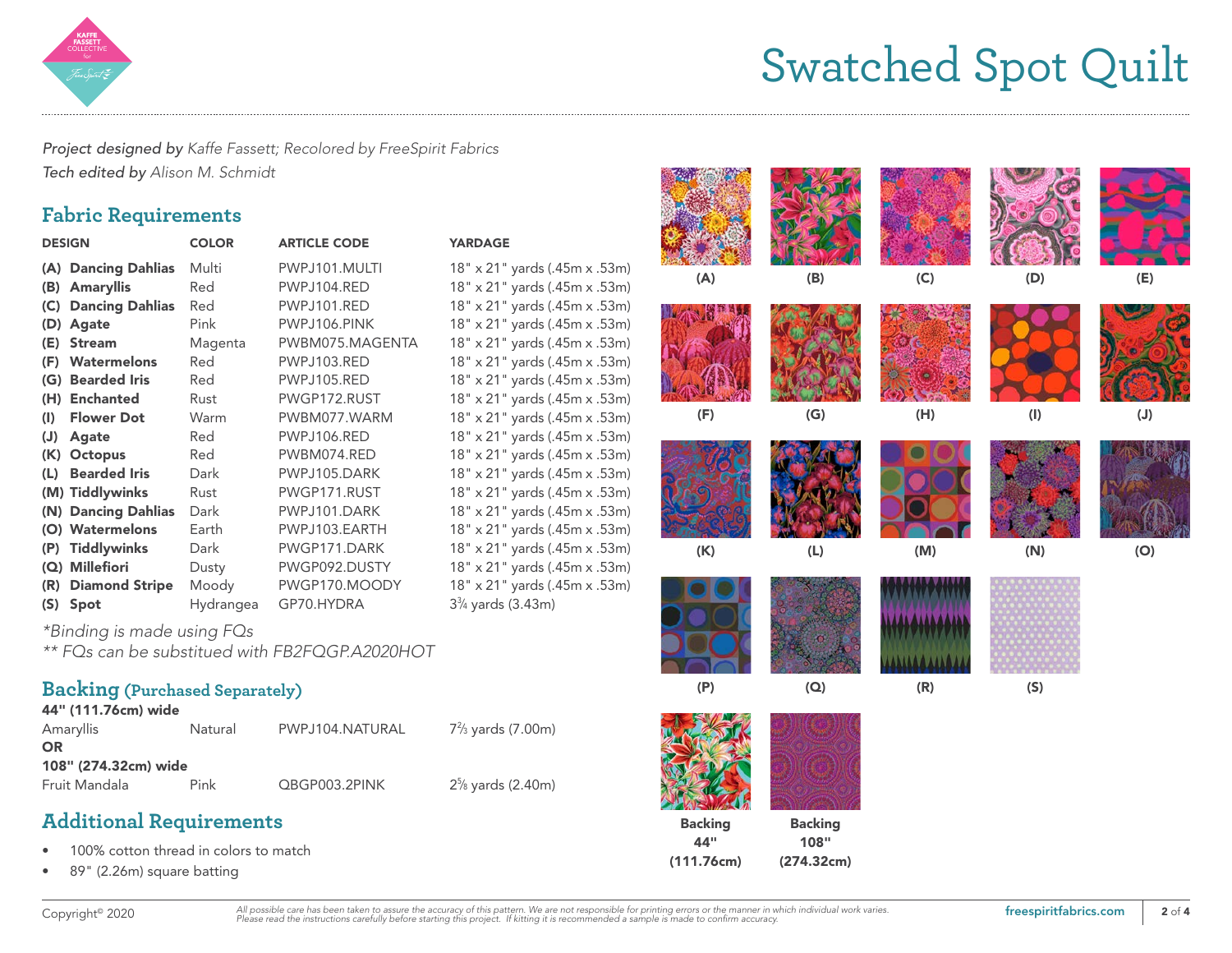

# Swatched Spot Quilt

#### **Cutting:** WOF = Width of Fabric

#### *Notes:*

- *• On a fat quarter, the WOF is the longer edge.*
- *• If using a Kaffe Fassett fat quarter pack, choose your favorite 18 fat quarters for*  Fabrics *A through R (you will have 3 left over).*

#### Fabrics A through R, cut from each:

(2) 41 ⁄2" x WOF (11.43cm x WOF); sub-cut (8) 41 ⁄2" (11.43cm) squares (2)  $2\frac{1}{2}$ " x WOF (6.35cm x WOF) for Border 2 and binding

#### Fabric S, cut:

(7) 41 ⁄2" x WOF (11.43cm x WOF); sub-cut (132) 2" x 41 ⁄2" (5.08cm x 11.43cm) pieces (19)  $2" \times WOF$  (5.08cm  $\times WOF$ ) for sashing (17)  $3\frac{1}{2}$ " x WOF (8.89cm x WOF) for Borders 1 and 3

### **Instructions**

*All seam allowances are 1 ⁄4" (.64cm) and pieces are sewn right sides together.* 

### **Quilt Top Assembly**

*Note: Follow the Quilt Layout diagram on page 4 for construction. Place Fabric A through R squares randomly for a unique look. Press seam allowances towards the Fabric S sashing and borders.*

- **1.** Arrange the  $4\frac{1}{2}$ " (11.43cm) **Fabric A** through R squares on a design wall or flat surface into (12) Rows of (12) squares. Place a 2"  $\times$  4 $\frac{1}{2}$ " (5.08cm x 11.43cm) Fabric S piece between the squares in each Row.
- 2. Sew the squares and Fabric S pieces in the first Row together. Repeat to make (12) Rows (41 ⁄2" x 65" (11.43cm x 165.10cm)).
- 3. Sew (19) 2" (5.08cm) Fabric S strips together end-to-end with straight seams. Cut (11) 2" x 65" (5.08cm x 165.10cm) sashing strips. Press the seam allowances open.
- 4. Sew the sashing strips between the pieced rows to complete the quilt center (65" (165.10cm) square).
- **5.** Sew (2) 3<sup>1</sup>/<sub>2</sub>" (8.89cm) **Fabric S** strips together end-to-end. Repeat to make (4) strips. Cut (2)  $3\frac{1}{2}$ " x 65" (8.89cm x 165.10cm) Side Border 1 strips and (2)  $3\frac{1}{2}$ " x 71" (8.89cm x 180.34cm) Top/Bottom Border 1 strips.
- 6. Sew a Side Border 1 strip to the left and right sides of the quilt center. Sew the Top/Bottom Border 1 strips to the top and bottom edges of the quilt center (71" (180.34cm) square).
- **7.** Randomly select and sew together (16)  $2\frac{1}{2}$ " (6.35cm) Fabric A through R strips end-toend. Cut (2) 21 ⁄2" x 71" (6.35cm x 180.34cm) Side Border 2 strips and (2)  $2\frac{1}{2}$ " x 75" (6.35cm x 190.50cm) Top/Bottom Border 2 strips.
- 8. Sew a Side Border 2 strip to the left and right sides of the quilt center. Sew the Top/Bottom Border 2 strips to the top and bottom edges of the quilt center (75" (190.50cm) square.
- **9.** Sew (2) 3½" (8.89cm) **Fabric S** strips together end-to-end. Repeat to make (2) strips. Cut (2) 31 ⁄2" x 75" (8.89cm x 190.50cm) Side Border 3 strips.
- **10.** Sew  $(5)$   $3\frac{1}{2}$ "  $(8.89cm)$  Fabric S strips together end-to-end. Cut (2)  $3\frac{1}{2}$ " x 81" (8.89cm x 205.74cm) Top/Bottom Border 3 strips.
- 11. Sew a Side Border 3 strip to the left and right sides of the quilt center. Sew the Top/Bottom Border 3 strips to the top and bottom edges of the quilt center to complete the quilt top (81" (205.74cm) square.

### **Finishing**

- 12. Randomly select and sew together the (18)  $2\frac{1}{2}$ " (6.35cm) **Fabric A** through **R** binding strips end-to-end using diagonal seams. Press seams open. Press the binding strip in half wrong sides together.
- 13. Layer backing (wrong side up), batting, and quilt top (right side up). Baste the layers together and quilt as desired. Trim excess batting and backing even with the top after quilting is completed.
- 14. Leaving an 8" (20.32cm) tail of binding, sew the binding to the top of the quilt through all layers matching all raw edges. Miter corners. Stop approximately 12" (30.48cm) from where you started. Lay both loose ends of binding flat along quilt edge. Where the loose ends meet, fold them back on themselves and press to form a crease. Using this crease as your stitching line, sew the two open ends of the binding right sides